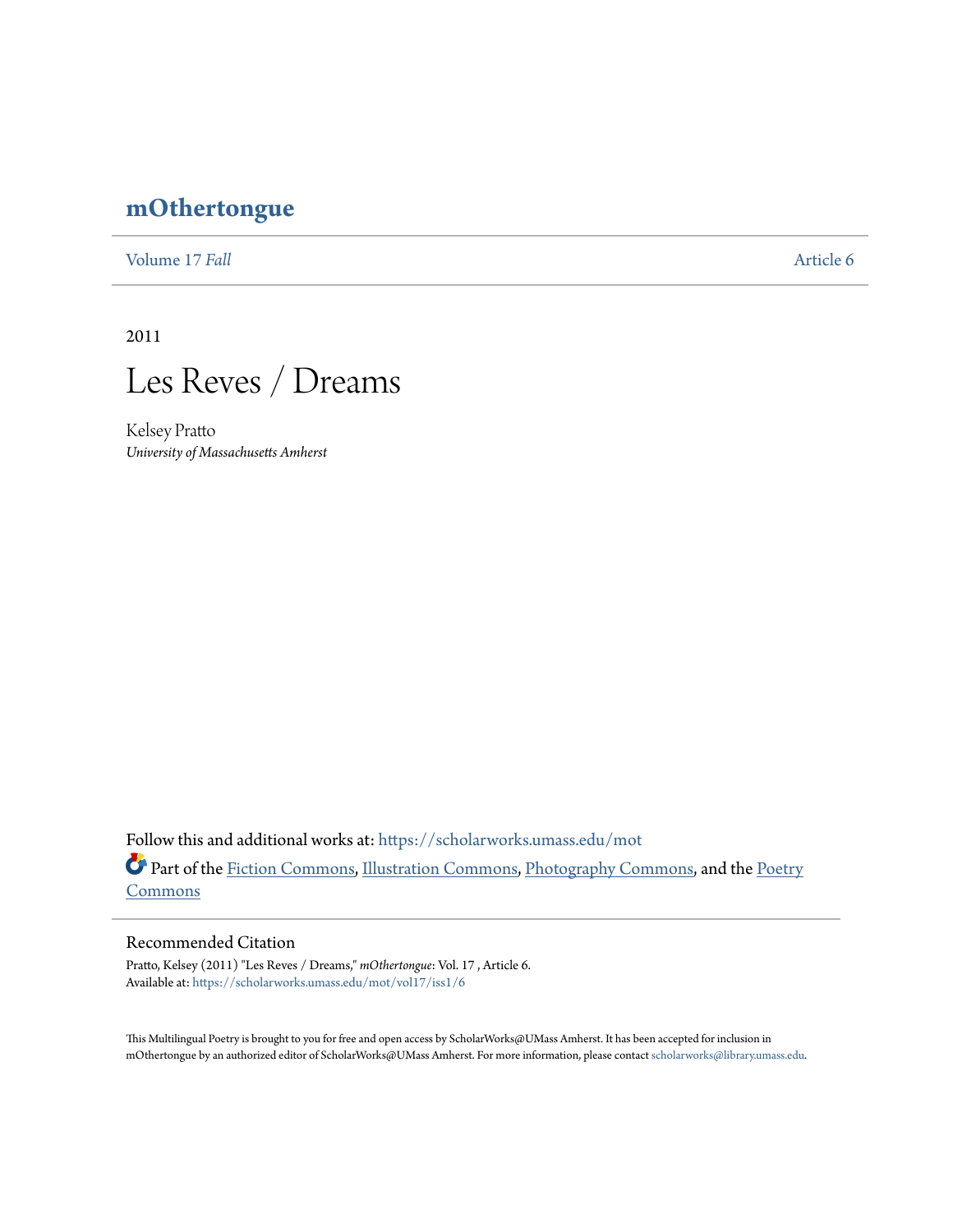## Les Rêves

Vous n'êtes pas en cela par vous-même. Laissez-moi sortir de cette tension Laisse-moi aller, aller loin d'ici Soyez le premier à toucher le ciel Et si vous enlevez mon rire Ou vous disposerez ma douleur le long du plancher ? Et si le monde commence à mourir avec moi Donnons-leur un spectacle final

Nous marchons dans des lignes simples sur des trottoirs glaces que le plus longtemps. Nous allumons nos rails et Escaliers mécaniques roulé plus froides que les trottoirs.

Ce ciel de la ville cassée longe les bords de mes rêves. Bonjour Ange, dis-moi que tu m'aimes. Dis-moi ou nous devrions descendre de ce train

Dis-moi nous allons maintenant.

Et en ce moment il n'y a rien d'autre que je préfère faire. Nos mémoires nous blanchet dans une épaisse couche de chagrin et de la graisse.

Cadavres d'acier tendent leurs doigts avides

Il atteint à l'intérieur et soudain, il ne fait pas mal tellement

Comme la glace les mains froide caresse votre peau brule

C'est si vous avez réussi a garder votre peau, bien sur. Et âpres avoir vu l'épave de cette ville est devenue, a quoi ca sert de rester ?

Et si le monde meurt avec moi, aucun de vous ne sera plus exister

Ce ciel de la ville cassée longe les bords de mes cauchemars

Kelsey Pratto